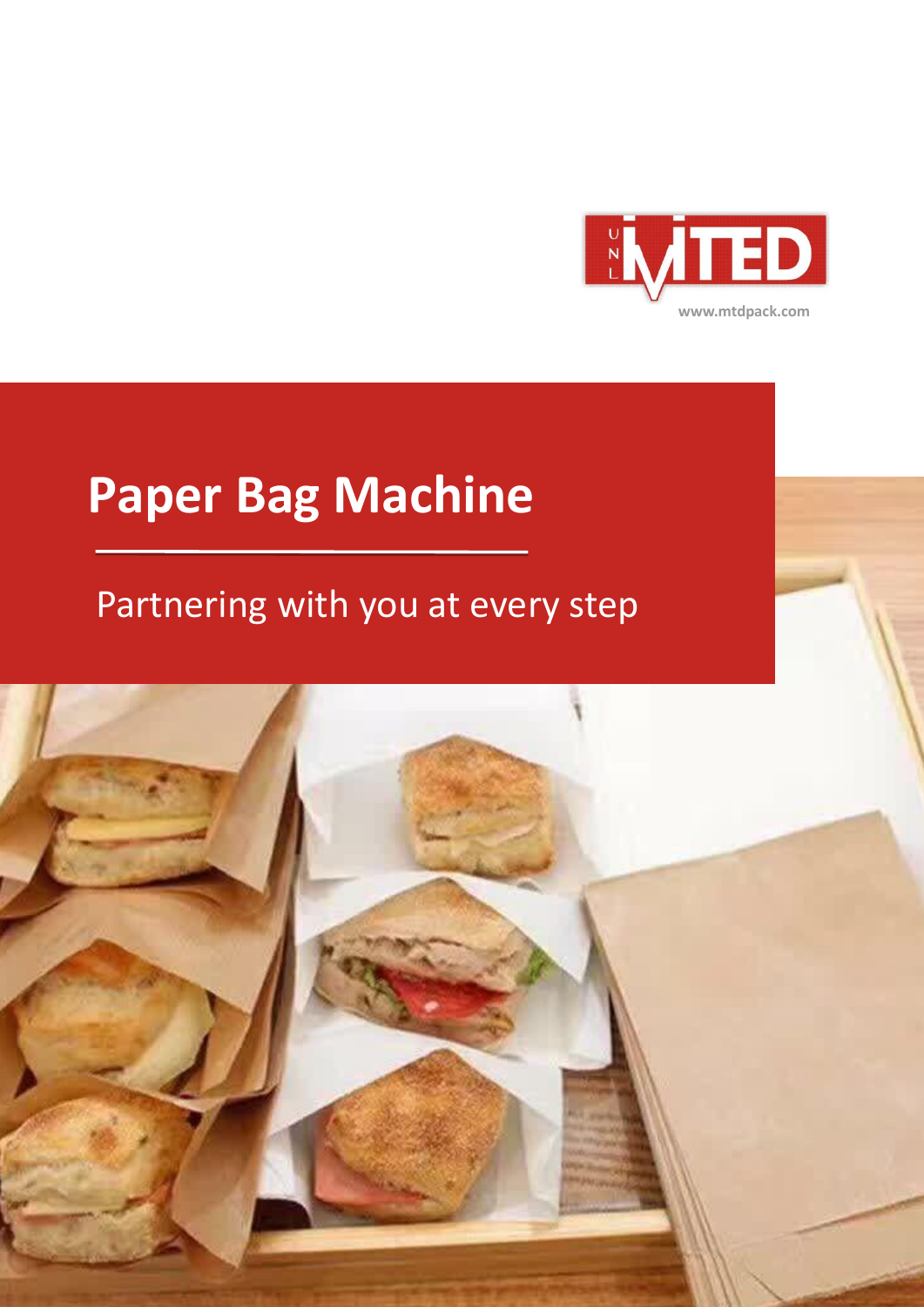

# **RZJD-350J-2/4 Colors**

#### Full Automatic High Speed Flat and Satchel

#### Paper Bag Machine With Printing



**MTED RZJD-350J** flat and satchel paper bag making machine with printing is your perfect choice for making medium and large size flat and satchel paper bags (also called V bottom bags). It's well-suited for a variety of applications from food, medical to retail, industrial sectors.

RZJD-350J is able to make paper bags up to350mm in the width and 715mm in the cutting length. It's suitable for making paper bags with or without gusset, with max gusset 120mm easily adjustable on machine.

It can be equipped with inline flexo printer, window unit, die cut window unit, and more as optional choices. No matter plain paper or printed paper, it can work out perfectly with its advanced Servotech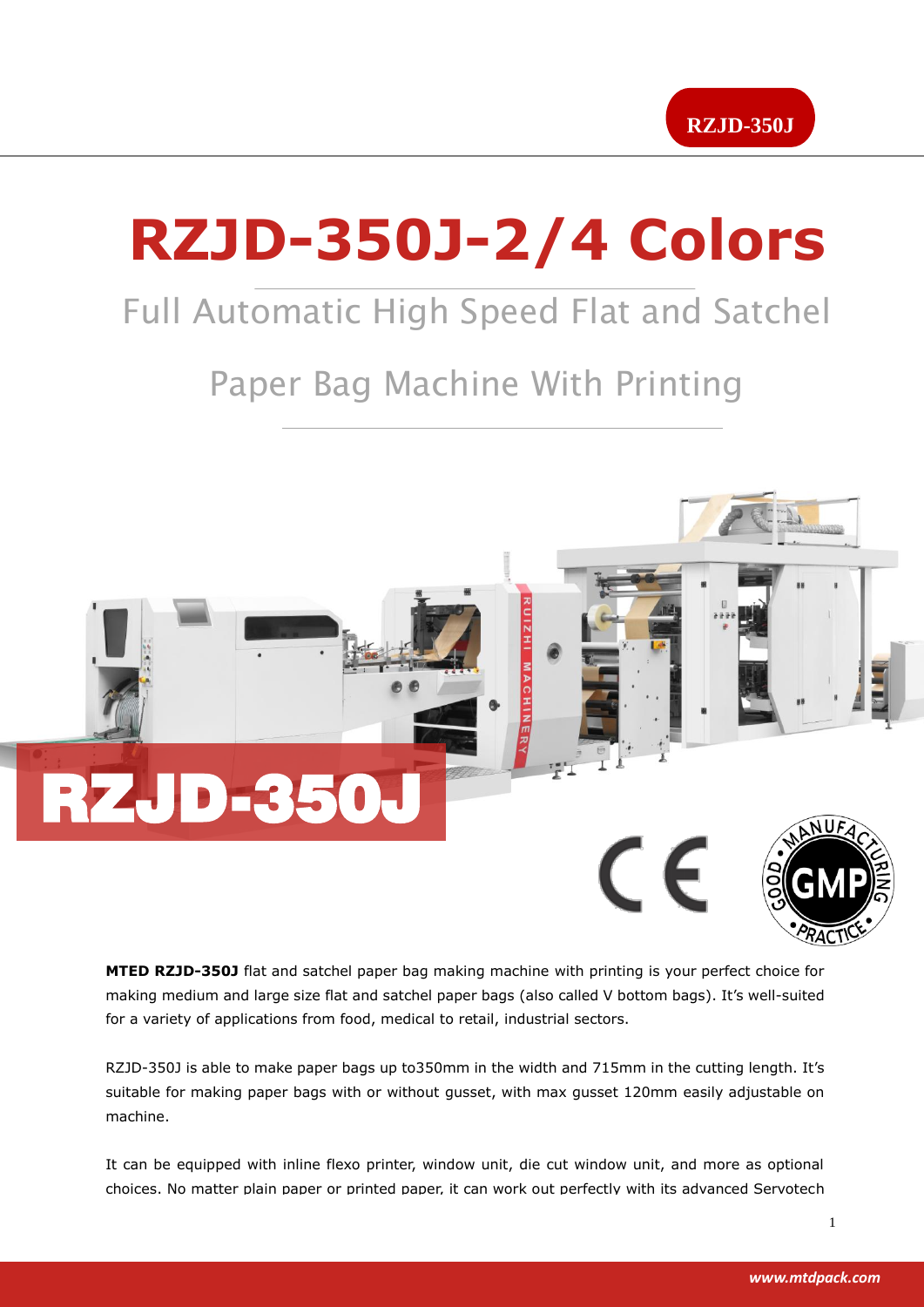

#### Features



- Using the Germany LENZE human-machine interface, operating at a glance, easy to control.
- Using the Germany LENZE Motion Controller (PC), through the integration with the optical fiber to ensure high-speed operation and stability.
- Using the Germany LENZE servo motor with the German original SICK photoelectric eye mark registration.
- $\triangleright$  The raw material loading and unloading adopts the pneumatic cylinder lifting structure.
- $\triangleright$  Automatic constant web tension control.
- > Italy SELECTRA Auto web lateral alignment system
- $\triangleright$  Fully safety barrier for operator safety
- $\triangleright$  Air-conditioned electrical cabinet, for longer life span of electrical components
- $\triangleright$  Support up to six colors inline printing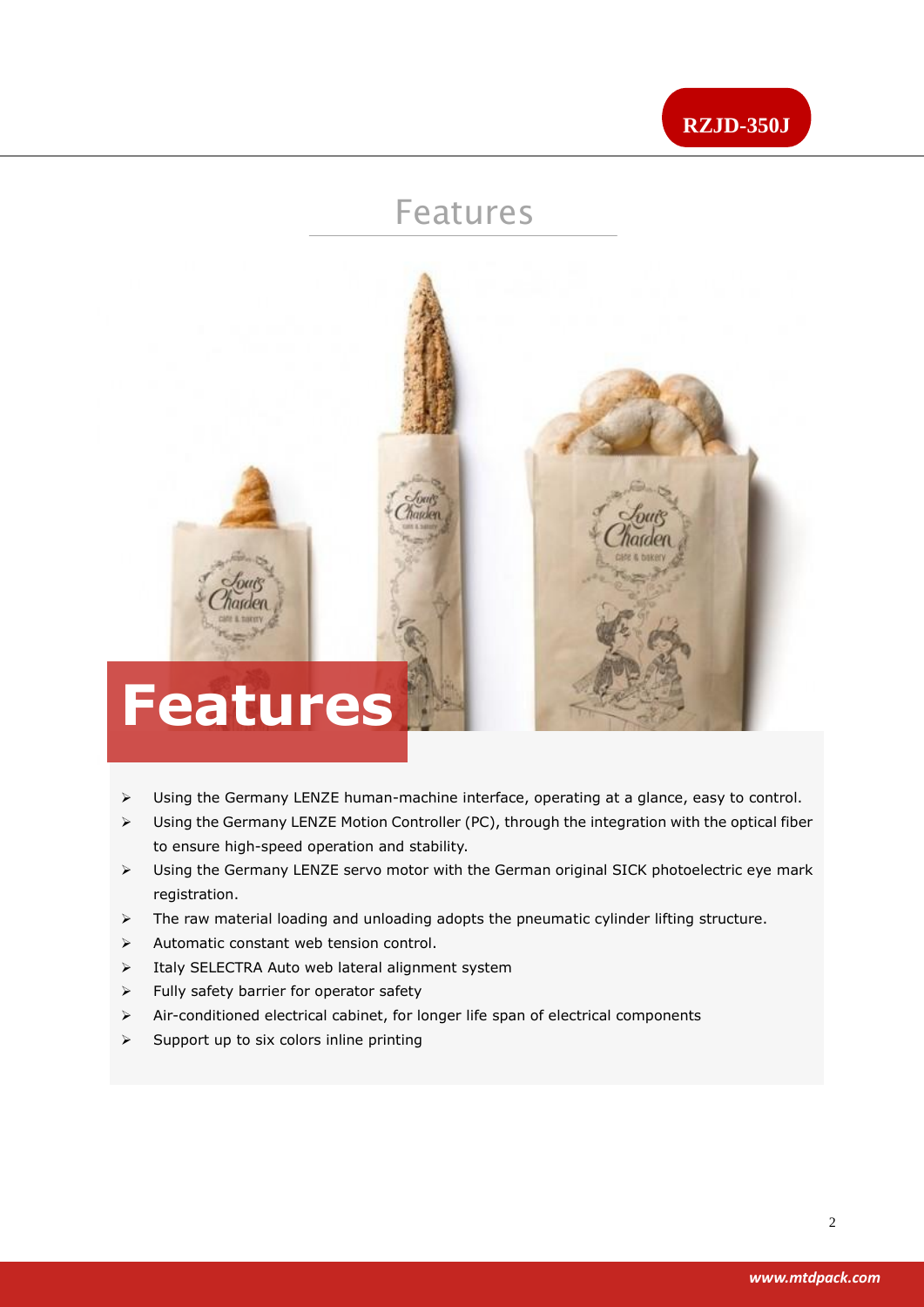

### Technical Data



Ī



| <b>Technical Data</b>  | <b>RZJD-350J</b>               |
|------------------------|--------------------------------|
| Cutting length         | 165-715mm                      |
| Bag width              | 70-350mm                       |
| Gusset                 | 20-120mm                       |
| Paper web width        | 100-980mm                      |
| Paper weight           | 35-80gsm                       |
| Film web width         | 50-200mm                       |
| Film thickness         | $0.012 - 0.05$ mm $(OPP, PET)$ |
| Printing speed         | 5-100m/min                     |
| Registration precision | $\leqslant \pm 0.15$ mm        |
| Top speed              | 650bags/min                    |
| Machine power          | 380V 3(phase) 4(wire) 18kw     |
| Total weight           | 10000kg                        |
| Machine Dimension      | 12000x3000x2800mm              |